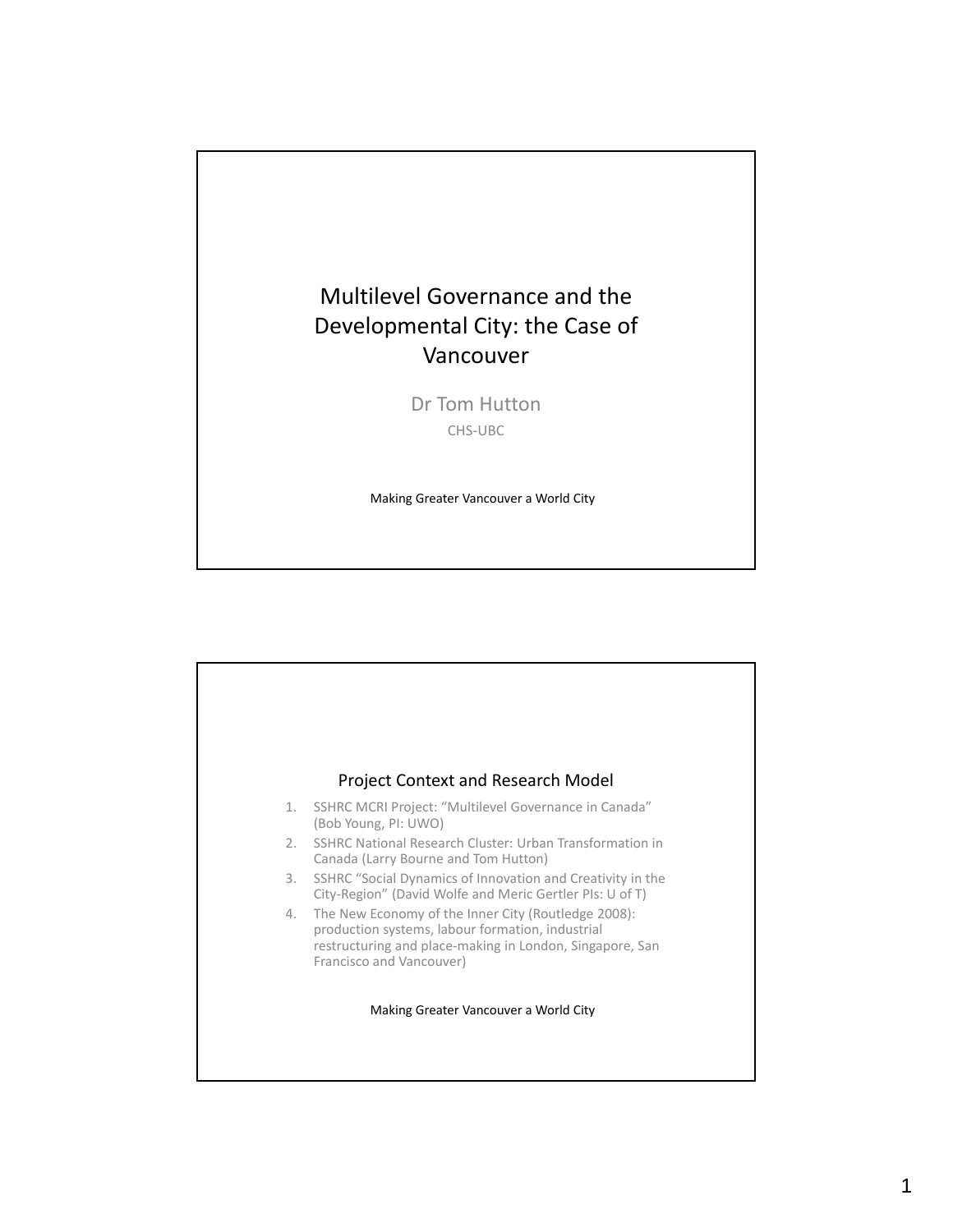### Developmental Context: Trajectories of Urbanization and Urbanism in Vancouver, 1980s to the present

- 1. High growth since the deep recession of the early 1980s: pressures on the land base
- 2. Post-staples /postindustrial development trajectory
- 3. 'Urban transnationalism' as defining trajectory: sustained high levels of immigration
- 4. Comprehensive social change: multiculturalism and rise of a 'new middle class' of professionals, managers, entrepreneurs
- 5. Exemplary planning and local policy models: notably in the metropolitan core

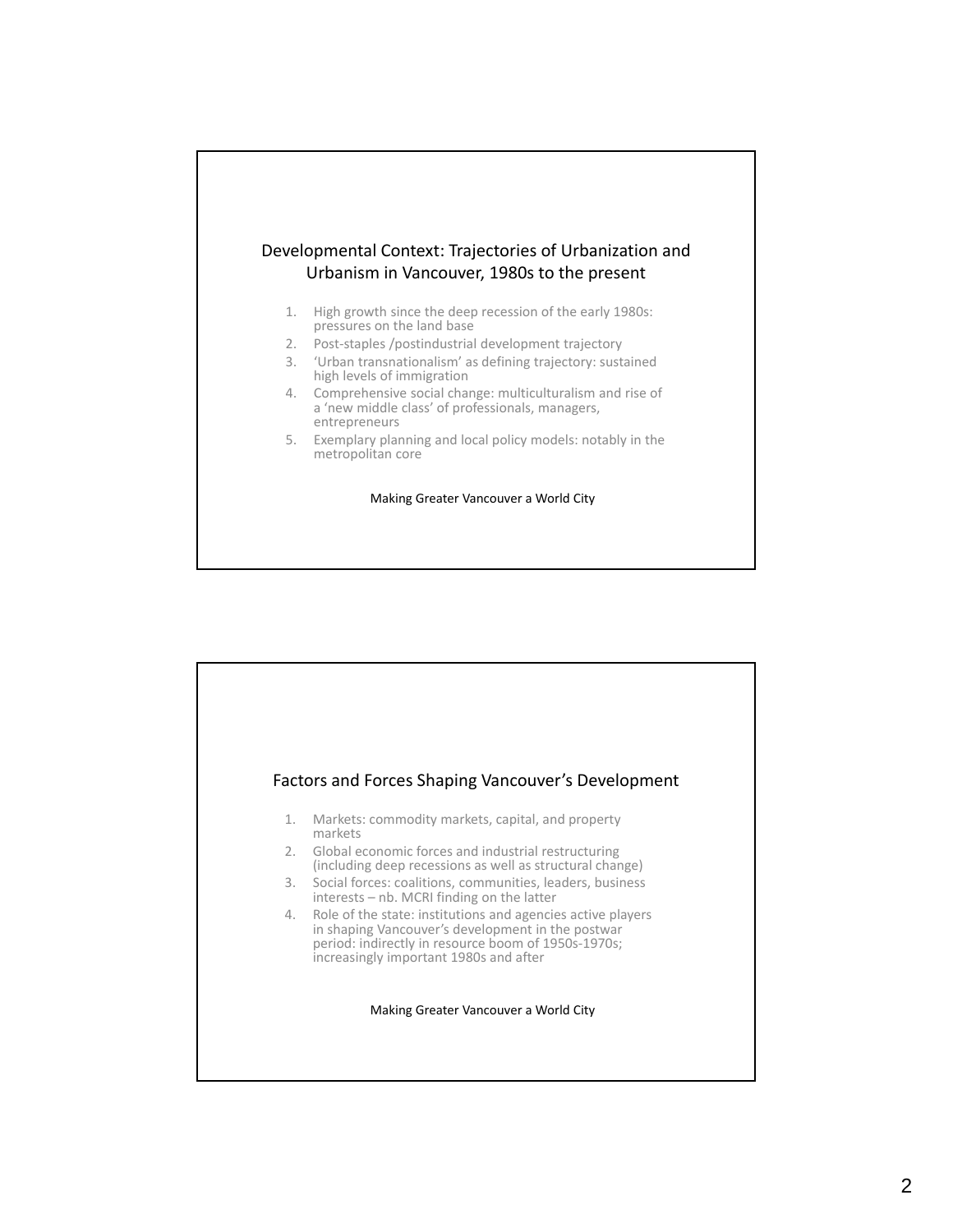#### Increasing Importance of Multilevel Governance in Vancouver's Development

*Expansion of multilevel governance associated with :*

- 1. Growing complexity of policy issues: 'stretch' the policy capacity of (especially) local government
- 2. Multiscalar nature of development processes: global‐local interactions require policy innovation
- 3. Expanding importance of cities in the national life
- 4. Need to combine resources (financial, regulatory etc.) of two or more levels of government
- 5. Opportunity to bring in social forces and other NGOs/CBOs

![](_page_2_Picture_8.jpeg)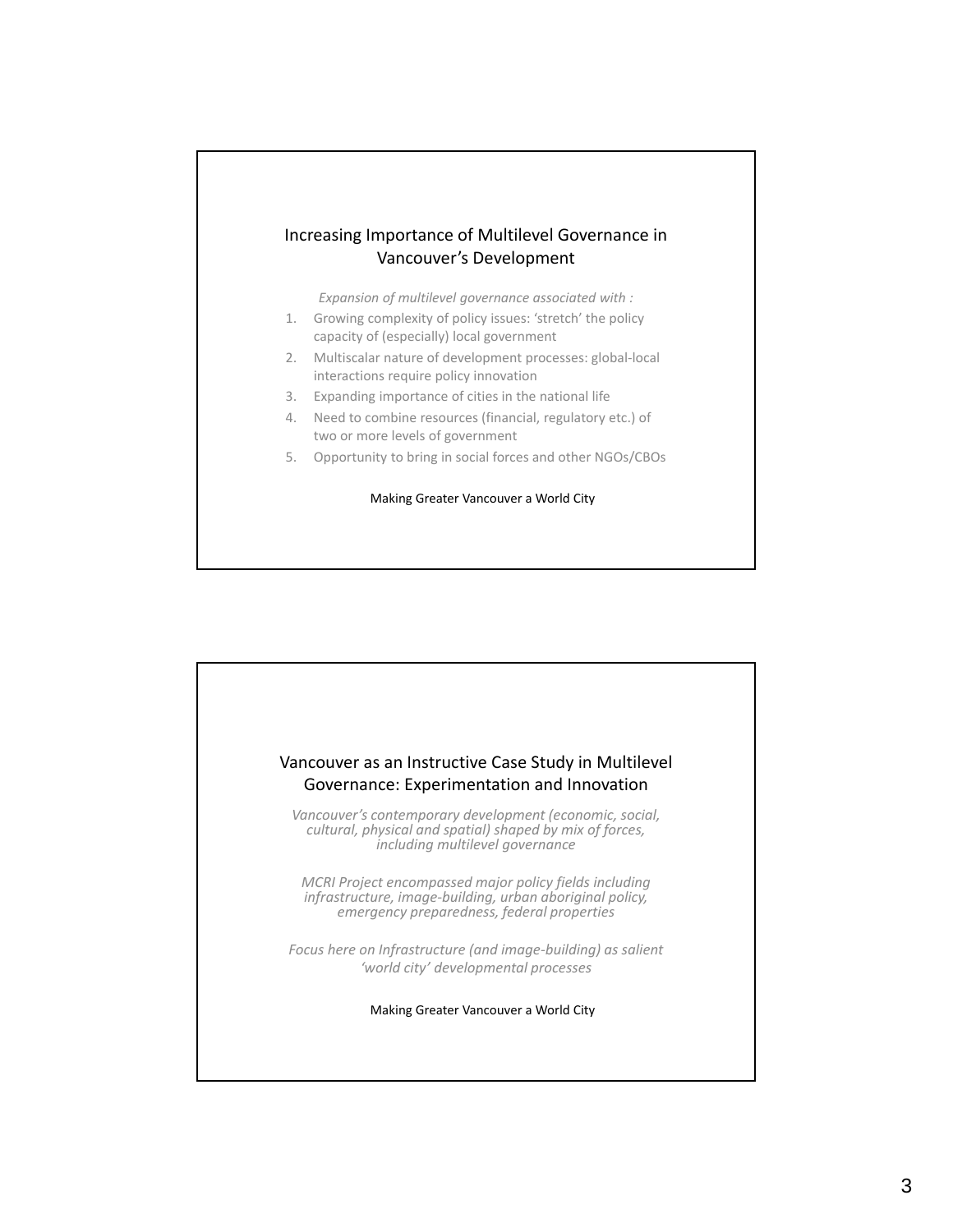![](_page_3_Figure_0.jpeg)

![](_page_3_Figure_1.jpeg)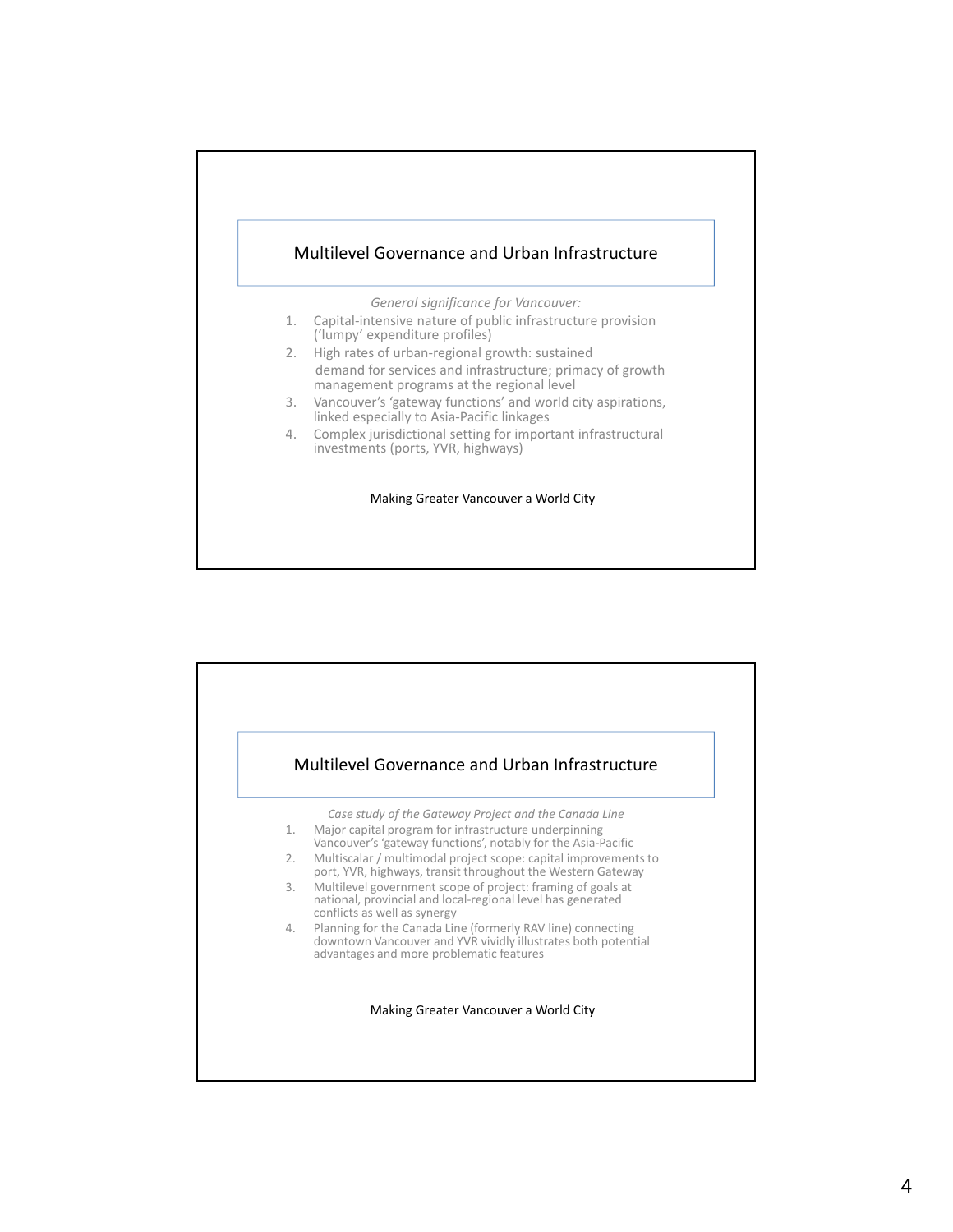## Multilevel Governance and Urban Infrastructure: Case Study of the Canada Line Project

- 1. Complex array of stakeholders and interest groups, including each level of government, YVR, business community, and coalition of transit users
- 2. Compare with initial fixed rail transit project ('Skytrain'), constructed in advance of Expo '86
- 3. Macro‐level goal of enhancing both local transit service provision and efficiency of Western Gateway operation in the form of a fixed‐rail link between downtown Vancouver and Vancouver International Airport
- 4. Importance of federal funding: 'Canada Line' designation, in support of western gateway; but also a form of regional/industrial policy

![](_page_4_Figure_6.jpeg)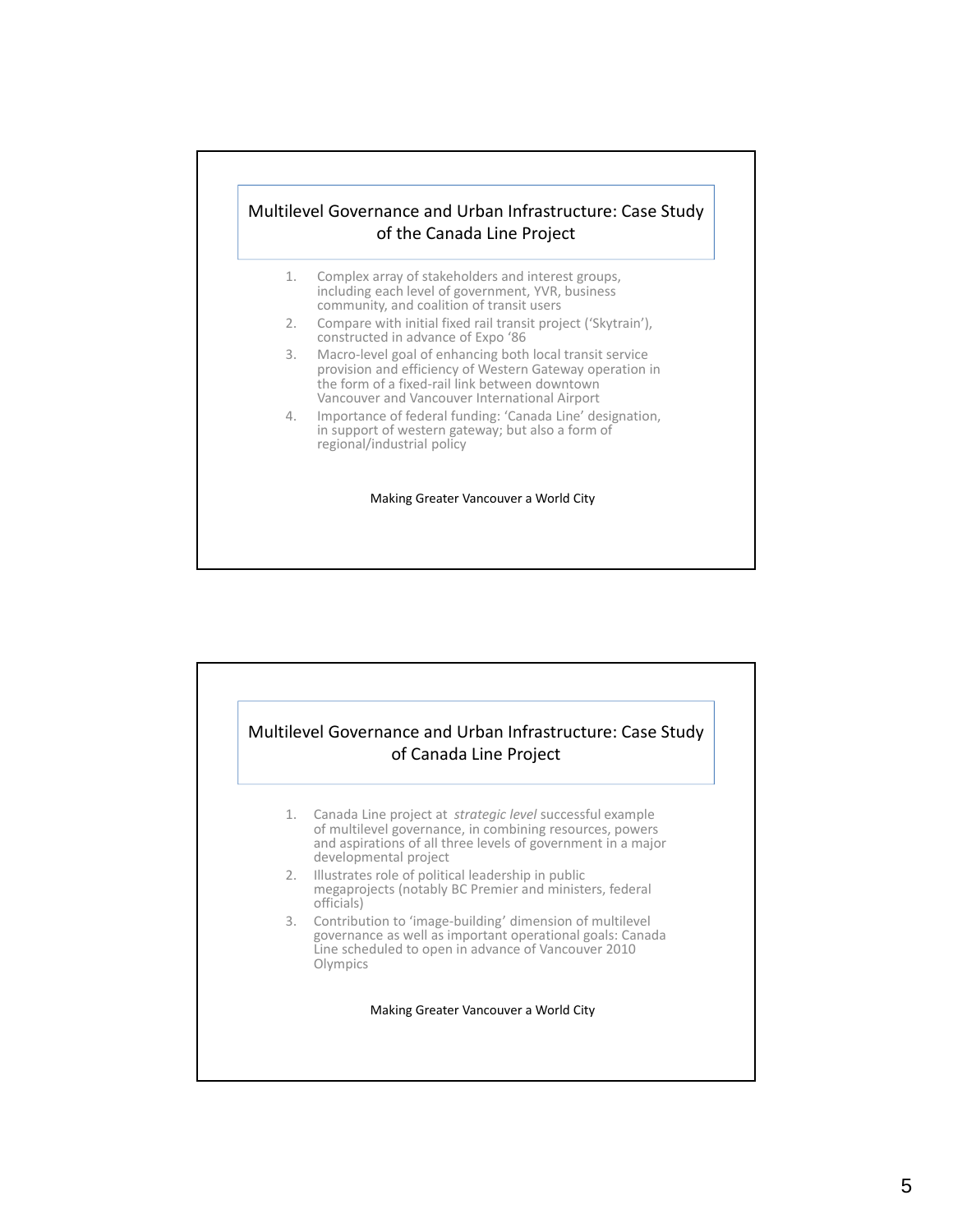![](_page_5_Figure_0.jpeg)

![](_page_5_Picture_1.jpeg)